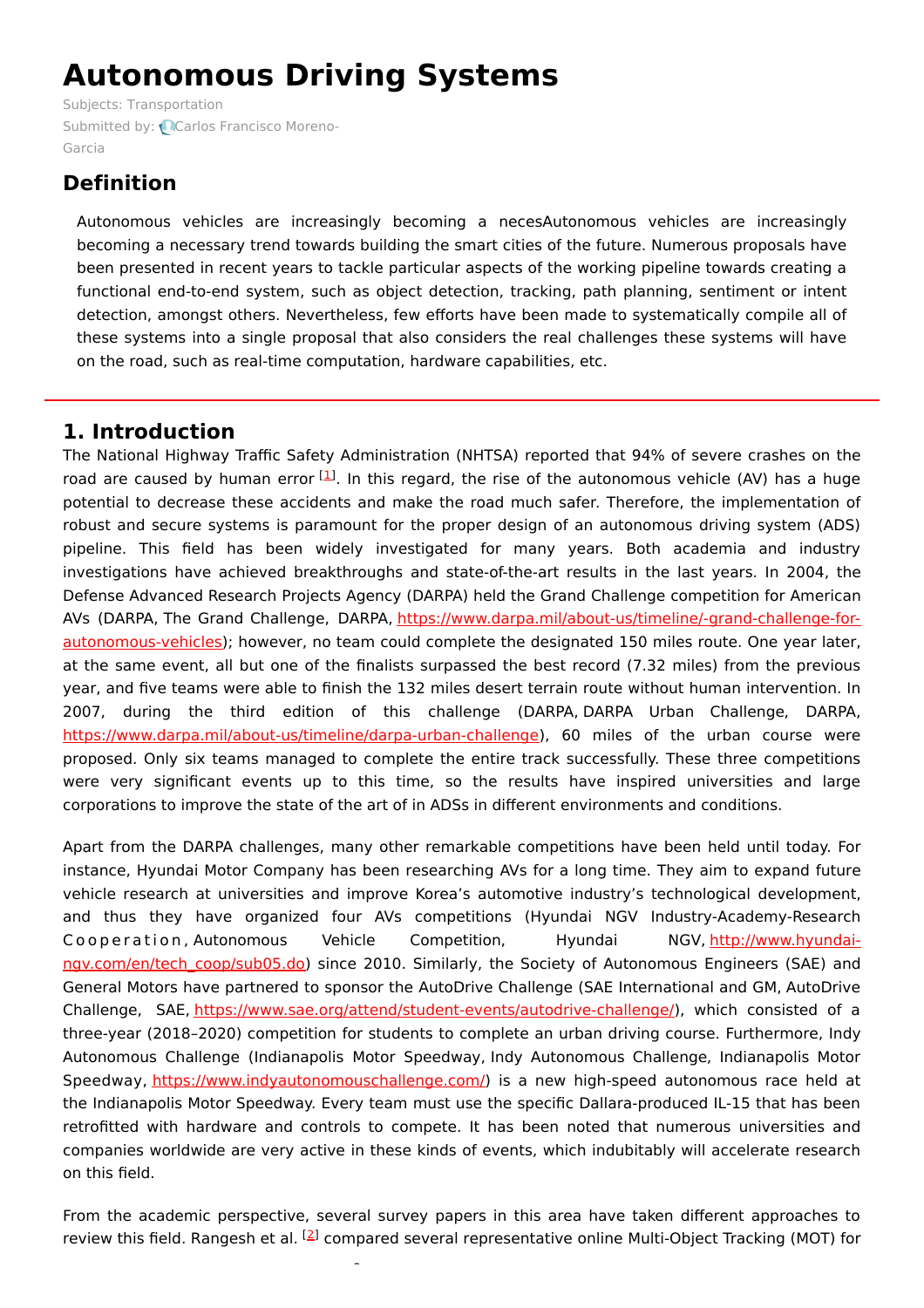AVs. Later on, the authors proposed M<sup>3</sup>OT (i.e., a 3D variation of MOT), an approach suitable for tracking objects in the real world. It is worth mentioning that  $M^3$ OT can work with any type and number of cameras as long as they are calibrated. Huang et al.<sup>[[3](#page-10-2)]</sup> spanned the state-of-the-art technology in significant fields of self-driving systems, such as perception, mapping and localization, prediction, planning and control, simulation, etc. Yurtsever et al.<sup>[\[4](#page-10-3)]</sup> attempt to provide a structured and comprehensive overview of state-of-the-art automated driving-related hardware-software practices, highlevel systems architectures, present challenges, datasets, and tools to ADS.

Badue et al.<sup>[[5](#page-10-4)]</sup> published survey research on self-driving cars based on the aforementioned DARPA challenges. The authors presented a detailed description of the self-driving vehicle developed at the Universidade Federal do Espírito Santo in Brazil, named Intelligent Autonomous Robotics Automobile (IARA). This paper presents a complete overview of each of the aspects that compose the matured used architecture of self-driving cars nowadays, dividing it into two systems, i.e., perception and decisionmaking. At the same time, each design is composed of a variety of subsystems. Achieving its objective by describing each of the technologies superficially, this work represents a notable introduction to the interested reader. However, for a lettered person in the subject, this work's scope might fall short because it does not present the state-of-the-art technologies for driverless cars' different paradigms.

Furthermore, the study of these techniques has been extended to other application domains beyond AVs on the highway. For instance, Szymak et al. <sup>[\[6](#page-10-5)]</sup> presented a comparative study where different deep learning architectures were tested to perform object classification in underwater AVs' video image processing. In this study, the authors evaluated different architectures' performance to classify objects (i.e., fish, other vehicles, divers and obstacles) and detect abandoned munitions' corrosion. Interestingly, they were able to deduct that pre-trained algorithms have higher probabilities of success than tailor-made approaches. This rationale will be explained and supported throughout our work.

# **2. Methods to Address the Pipeline of End-To-End ADS**

This section will discuss the latest literature methods to address the different stages that constitute an end-to-end ADS. This section is divided into four main categories. The first one presents image preprocessing and instance segmentation, in which the main aim is to locate all legal boundaries and other objects of reference. It is inferred that although one vehicle is physically capable of driving on a sidewalk, it is not correct for it to do so, and therefore the ADS needs to recognize the road lanes. Nonetheless, not all road lanes are used for driving in the required direction (i.e., the single direction only, cycling/pedestrian lanes). Thus, this step plays a crucial role in detecting which road lanes shall the vehicle occupy. The second one focuses on object detection within the semantic segmenting boundaries of the route. For instance, algorithms such as YOLO are used to recognize each object, and this data is fused with LiDAR point clouds using an MV3D-like architecture<sup>[Z]</sup>. Processes such as these help the vehicle draw prism points on each detected object and know where its center of mass relies upon and the volume being handled within the lane space. Human and sentiment detection techniques (for driver, passengers, and pedestrians) are discussed in the third section. Finally, in the fourth category, cloud computing and parallelization are discussed to speed up and improve the pipeline. For instance, these techniques can train all object detection models, communication of different vehicles, etc.

## **2.1. Image Pre-Processing and Instance Segmentation**

Chen et al. <sup>[\[8](#page-10-7)]</sup> proposed a CNN model for object localization using camera and LiDAR data for 3D multiview object detection, or MV3D. In this method, three CNNs are deployed in parallel. Two of them are fed with the point cloud LiDAR data (one obtained from a BEV and the other from the front view). The third CNN uses raw RGB images from a camera located at the front, on the sides, and the car's back for a 360 degree view. Once each architecture finishes, a deconvolution process occurs to identify where the tracks are located and their shapes. Like an RCNN architecture, a decoder-like function outputs decoding fed to the architecture performing the localization task and shared between the other parallel architectures. This process generates a 3D object proposal of the classes, combining a region-wise feature obtained via ROI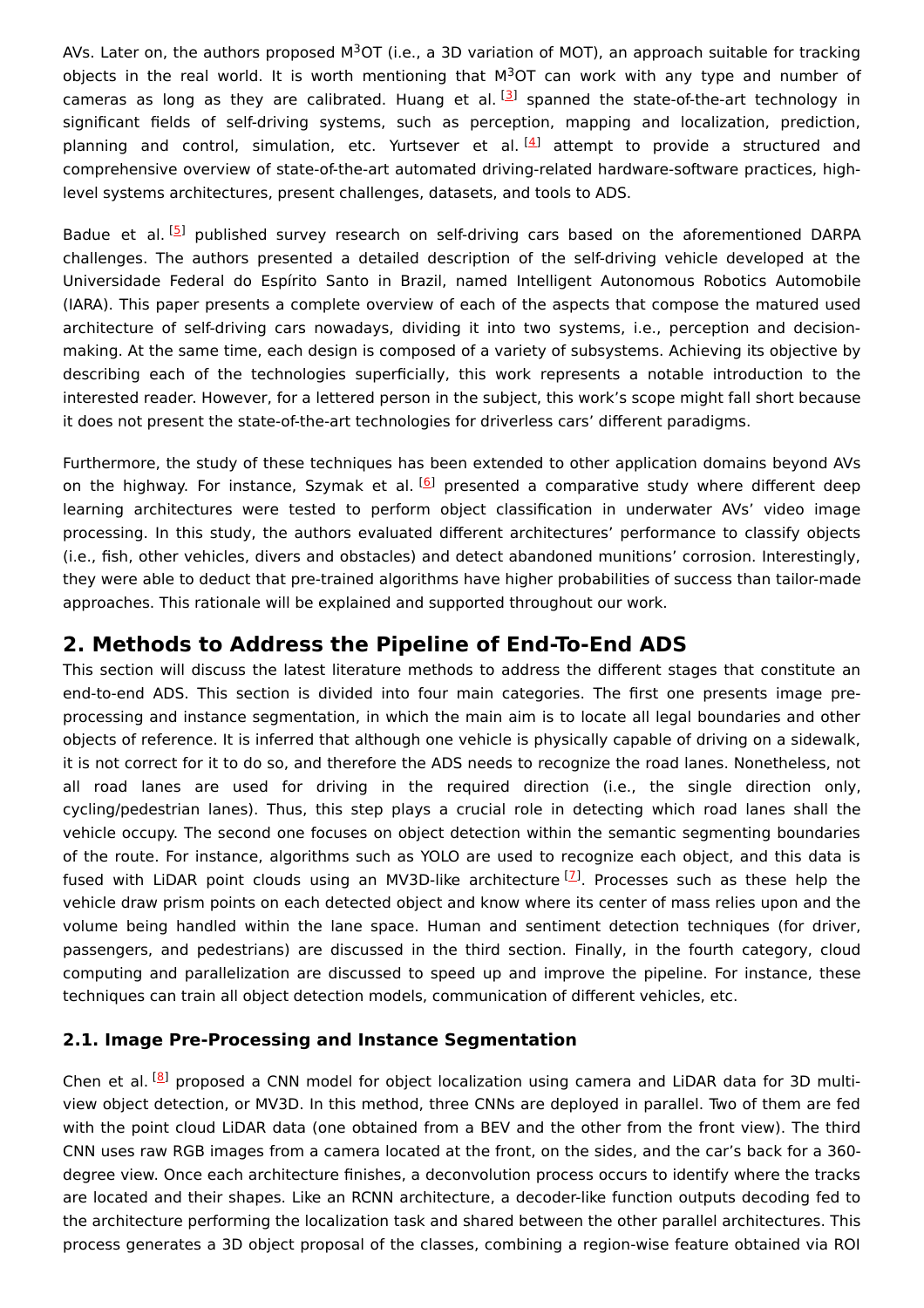pooling caused by each architecture. The output is a 3D bounding box around the recognized objects. It is important to note that this method can realize the item's class, position, and volume. This method performs with a 14.9 % higher accuracy than state-of-the-art methods, comparable in runtime. As a result, this method is computationally demanding, and deducting the 3D bounding box will require a specific and robust hardware architecture for the algorithms to be deployed correctly and in real-time scenarios.

Zhou et al. <sup>[[9](#page-10-8)]</sup> proposed VoxelNet, an end-to-end trainable deep architecture for point cloud-based 3D detection. In contrast to the previous two methods, this is a LiDAR-only based detection, which relies on the object size, occlusion state, and other superficial information. To improve the localization and detection, the authors proposed the Multimodal Voxel for 3D Object Detection Network (MVX-Net) framework. In this method, fused augmented LiDAR point clouds with semantic image features are used at early stages to improve 3D object detection. Moreover, two fusion techniques were developed to extend the VoxelNet. The first one is PointFusion, which combines features at early stages to add 3D points to an image feature and capture dense context, extracting features from a 2D detector (i.e., a camera) and then jointly inputting them into the VoxelNet model. The second technique is called VoxelFusion and employs non-empty 3D voxels to be projected on the image plane. Features are extracted and fed into the voxel feature encoder used by a 3D RPN to deduce the bounding boxes. Authors state that the VoxelFusion technique delivers a slightly inferior performance compared to the PointFusion one; however, it has more efficiency in memory consumption. The authors evaluated the KITTI 3D object detection benchmark model and concluded that their approach demonstrated better results than the single modality VoxelNet <sup>[\[10](#page-11-0)]</sup>.

Avoiding person-to-person contact is the best way to control and prevent the virus' transmission amidst the COVID-19 epidemic that affected the world in 2020. Still, people require food and other basic goods to address their essential needs. Liu et al. <sup>[\[11](#page-11-1)]</sup> developed Hercules, an autonomous logistic vehicle used for contactless delivery, to address this issue. It has an autonomous navigation capability and a stable hardware-software system to manage the operations. Its maximum payload and capacity are 1000 kg and 3  $\text{m}^3$ , sufficient for most of the people delivery's requirements, and uses 3D object detection with LiDAR point clouds to recognize and classify objects. Multiple calibrated LiDARs provide data that are fused as input into the 3D object detector of the VoxelNet. Authors consider that the real-time performance deserved much more attention than accuracy for this particular application. To improve efficiency, they replaced dense convolutional layers with spatially sparse convolutions to obtain inference time boosting. Another critical part of Hercules' perception task was to build the 3D map of the environment with 3D point clouds from the LiDARs and the readings from the inertial measurement unit. Objects in motion should be treated differently than static entities. Thus, this task is very crucial for motion planning in AVs. Hercules' solution is called Ego-motion Compensated Moving-object Detection, which detects objects based on the consecutive point cloud frames. The autonomous navigation technology was reported to work well on the state-of-the-art scenarios.

The Intelligent Autonomous Robotic Automobile (IARA) was presented in Moraes et al. <sup>[\[12](#page-11-2)]</sup> and Cardoso et al. [\[13](#page-11-3)]. It is a vehicle that uses a suite of sensors (including LiDAR and odometry sensors) to perform various tasks. The two papers present an NN-aided approach to state-of-the-art navigation, mapping, and localization methods. The first publication presents a novel, image-based real-time path planner. Using a CNN, the algorithm can deduce a path from images the on-board camera sends. This path (a cubic spline) is then transformed to the car's coordinates, and thus the route can be followed. The second publication presents a new approach for real-time inference of occupancy maps using deep learning. The network proposed in this paper, NeuralMapper, takes the LiDAR data as input and creates an occupancy grid map. It further uses a NN to infer certain parts of the route where LiDAR data is not very accurate, creating a completer and more efficient map.

If a car detects an obstacle, it brakes and corrects its course, but it does so when the interruption has already occurred. Analyzing human gestures can help avoid sudden collisions; however, deep learning

[14]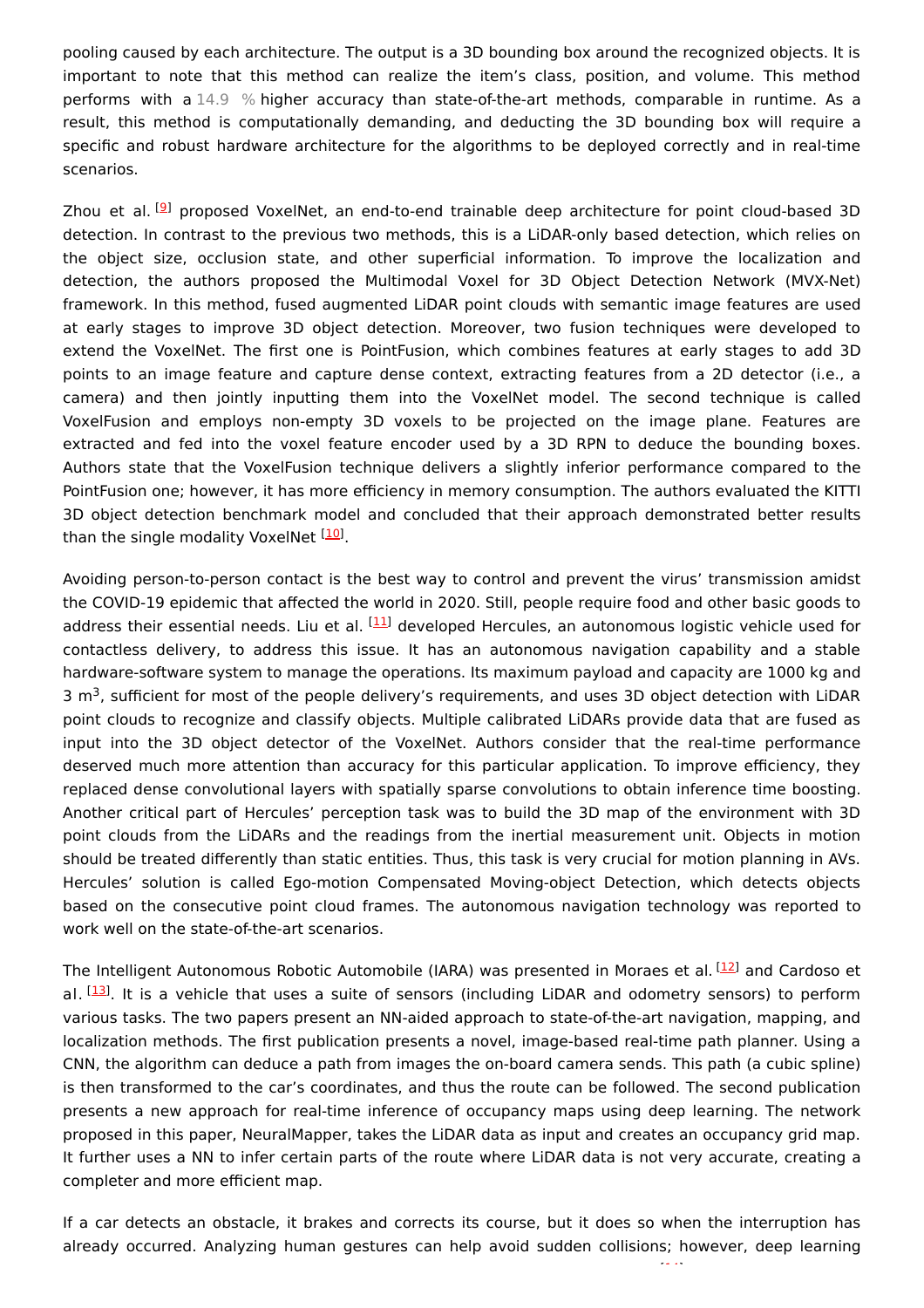models do not have enough data to train them. For this reason, Cruise's AVs [[14](#page-11-4)] use motion capture to understand human gestures technology, which is a technique that video game developers use to create and animate characters. With this technology, the necessary characteristics would be extracted to train the deep learning models and be one step closer to predicting pedestrians' or drivers' sudden movements.

There are two types of mo-cap systems optical and non-optical. The visual uses cameras distributed over a sizeable grid-like structure that surrounds a stage; the video streams from these cameras can triangulate the 3D positions of visible markers on a full-body suit worn by an actor. In a non-optical way, this system<sup>[[15](#page-11-5)]</sup> uses a sensor-based version of motion capture instead, which relies on microelectromechanical systems (MEMS)<sup>[\[16\]](#page-11-6)[[17](#page-11-7)]</sup>, which are portable, wireless, and do not require dedicated studio space. That gives a lot of flexibility and allows to take it out of the studio and collect real data of world locations.

Barea et al. presented an integrated CNN for multisensory 3D vehicle detection in a real autonomous driving environment <sup>[\[18](#page-11-8)]</sup>. As the title expresses, the proposal of their paper aims to present an outstanding architecture based on the combination of state of the art methods for object detection such as YOLO and Mask R-CNN for 3D segmentation besides a LiDAR point cloud. [Figure](https://www.mdpi.com/2076-3417/11/7/2925/htm#fig_body_display_applsci-11-02925-f015) 1 shows the results achieved in this paper, integrating Mask R-CNN, YOLOv3 and cloud point LiDAR. It can be seen that an accurate bird eye view, which corresponded with the object detection in the superior image, is created. Moreover, an accurate mapping of the road's current state, with the vital information of the 3D sizing of the moving and static objects in the ego car's peripheric view, is obtained with complete navigation details. The unique architectures applied in this proposal achieved high performance in the KITTY test set.



**Figure 1.** LiDAR's birds-eye view plus boxing object detection.

This work proves that individually each architecture cannot overcome itself. Still, in the correct combination, new opportunities might be found. For the reader, in machine learning and similar technologies, the novel results are achieved based on experimenting and not in a fixed formula. Thus, the following question arises: What would be the best set combination for acquiring the correct data for a completely autonomous car?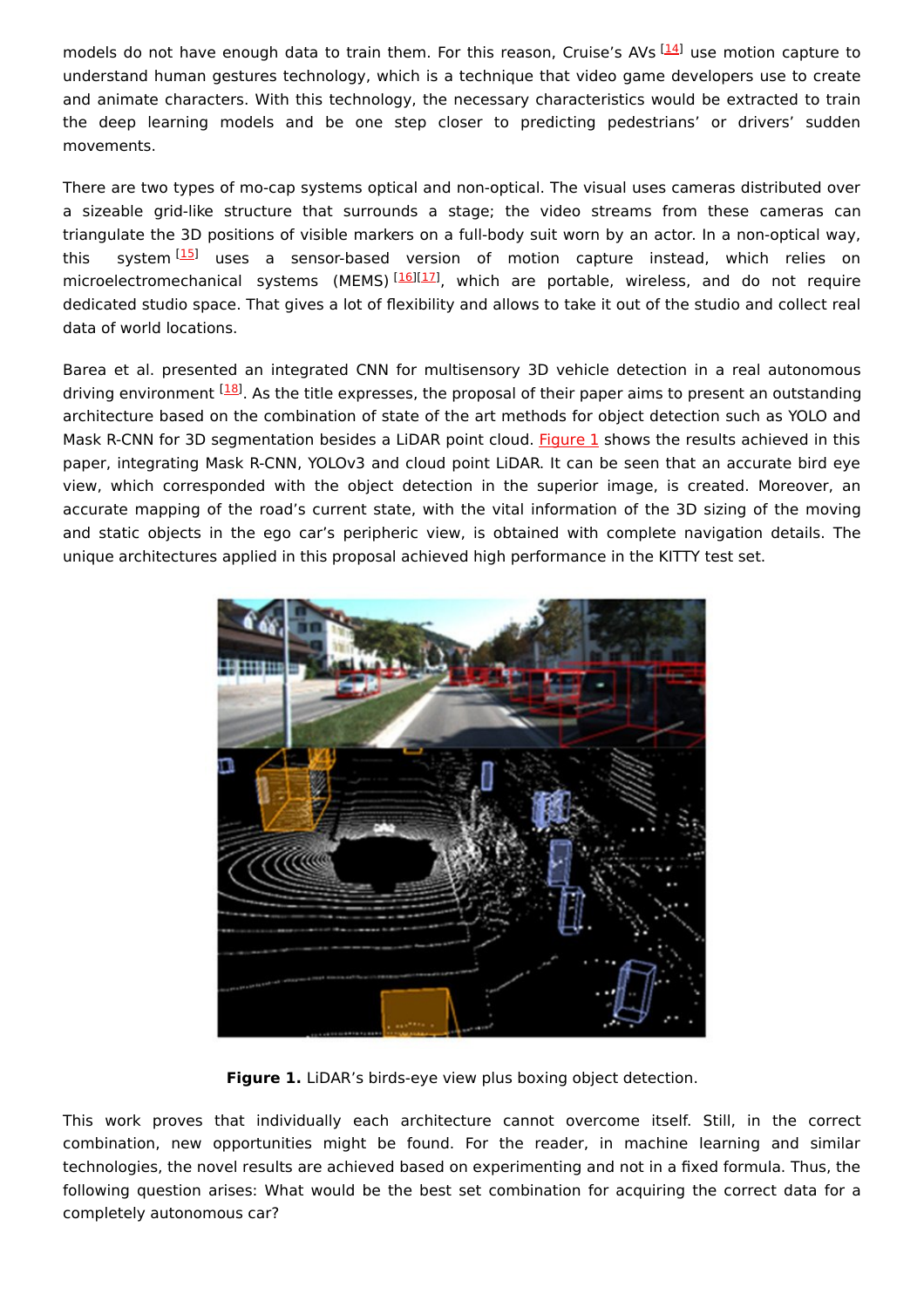As mentioned previously, autonomous driving is a challenging problem addressed with various technologies, methods and algorithms. Still, it seems that there's always space for more efforts due to the rigorous task of taking decisions in an always-changing and mostly unpredictable environment, especially on busy streets and highways. The following paper [\[19](#page-11-9)] discusses how image segmentation allows the class to classify the road's drivable and non-drivable regions. To do so, a Mask R-CNN architecture was trained to differentiate these possibilities. The architecture was trained and tested in the Berkeley Deep Drive (BDD100k) dataset, with 100k on road pictures, achieving a final mAP of 0.79 (a sample of the results is provided in **[Figure](https://www.mdpi.com/2076-3417/11/7/2925/htm#fig_body_display_applsci-11-02925-f016) 2**). To identify the drivable areas, the model determines the ego car's current line, making the difference with the alternatives. The implementation problem was broken into various subproblems; road object detection to declare a line as non-drivable, segmentation breaking a 2D Image into depth-based layers, and lane maker detector to separate each of the lanes.



**Figure 2.** Line segmentation based on Mask R-CNN.

This paper also explores new possibilities demonstrating that the architectures mentioned in the previous part of this paper can be used in different ways to achieve similar objectives, which provides more information to the ego car, to be able to make better decisions by evaluating the state of the environment. On the other hand, this paper does not mention the time it takes for the algorithm to drop a given state's results.

## **2.2. Driver Assistance and Predicting Driver Patterns**

One characteristic that differentiates a good driver from a bad one is the capability of choosing the best possible action in the proper time and execute it correctly, at all times, even in the rarest and most dangerous circumstances. In those cases, being a skilled driver can save lives. In the context of AVs, this is a real threat because, as mentioned before, one of the biggest challenges for self-driving cars is the unpredictability of the always-changing road conditions and human behaviors. At its beginnings, AVs were based on precarious algorithms, based on state conditionals, with the first driver-assisted systems, acceleration and deceleration, and conditional automation. The human intervenes only when needed. These old approaches were not able to counter the odds of real-time decisions (WIRED Brand Lab, A brief history of Autonomous Vehicle Technology, WIRED, 2019, A Brief History of Autonomous Vehicle Technology|WIRED).

Nowadays, state-of-the-art aims to evolve to fully automated systems, where non-human intervention is needed. But one barrier that challenges all the developments is how a human perceives the driving and, consequently, decides how a computer does. Many background context conditions are known for humans that can be subjective and for computers becomes complicated to understand; for example, the local cultural manners of driving often define what to expect from other cars, which differ in geographic location. Another condition is the passengers' feel. This concept means that it might be the same for a computer to avoid an object a second before the collision; therefore, this move can be made smoothly. Conversely, this decision for the passengers may seem uncomfortable, causing other issues, such as a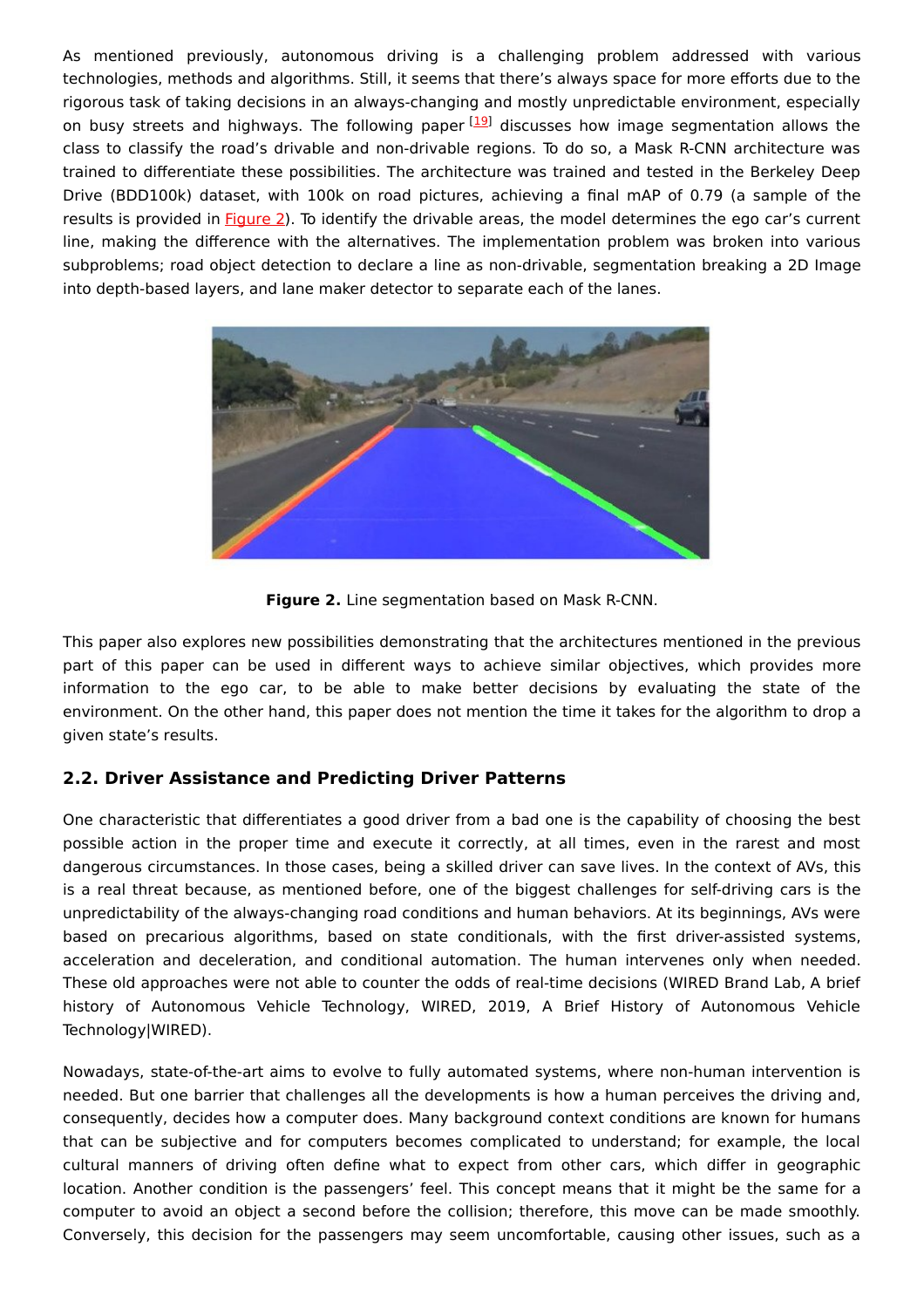human hitting the window. Therefore, the autonomous system should consider the passengers' inner motions, thus being dynamic and based on human behavior to improve it, without realizing actions that might confront what a human expects from another car.

The mentioned considerations are causes and circumstances that must be considered for a full automotive driving system. Thus, the decision-making part of an autonomous system is a critical part of the process. Driving patterns are ways in which a human driver behaves. These patterns are developed through experience and practice. Humans can predict how the environment can change within these driving patterns, and based on these predictions, a decision is made. Various methods and solutions make use of different NN architectures <sup>[\[20](#page-11-10)]</sup>. Some of them are explained in the following sections.

#### **2.2.1. Behavioral Cloning (BC)**

BC consists of a CNN that uses the real driving data obtained through the vehicle's camera and computer when driving during different situations. Then, the network learns the response of the driver to obstacles in other locations. According to <sup>[\[21](#page-11-11)]</sup>, a whole model can be trained using only raw data and expect to have a steering output. This approach is called end-to-end learning, but electromobility and autonomous driving named BC are much more appealing. End-to-end learning is called that way because there are no subprocesses when expecting and output from the NN. These subprocesses include SLAM, Path planning, object recognition, etc. None of these techniques is used for the vehicle's motion planning; the only information used is data taken from feature extraction in images taken when the car was being driven. These images have the steering angle and gas pedal position as a label for the dataset. Thus, when seeing a similar scene to the ones in its training data set, then the gas and steering values are close to those trained on.

It could be very promising that there are no subprocesses required for achieving autonomous driving. Using raw images, then the only two values needed for driving are the ones generated. But the reality is much more discouraging. It would require enormous amounts of data, which is not at hand. Because of the model generalization, millions of different driving scenarios need to be recorded but have not yet been taken. BC works only during certain situations, but it works encouragingly. BC is a method that deserves to be discussed in the future once more data is available. For the time being, end-to-end learning is used and applied in natural language processing because of its capability of finding sense in sentences, compared to traditional methods. Data in this language is large enough for end-to-end learning to be applicable, not the case for autonomous driving in which research is being developed but years away from practical applications.

#### **2.2.2. Reinforcement Learning (RL)**

One of the most famous machine learning paradigms is RL; this type of algorithm has been used in different ways to process the information given by the sensors to output the best actions. This broad field of study aims to replicate with algorithms how living beings learn through the process of gaining experience by exploring their environment and realizing which activities are suitable and which are not, based on rewards, concerning a specific objective or task inherent to the environment. RL has been widely used as a control algorithm to determine the best policy or a simple word. This strategy will determine the best possible action for any presented state or circumstances that the environment presents <sup>[22]</sup>. [Figure](https://www.mdpi.com/2076-3417/11/7/2925/htm#fig_body_display_applsci-11-02925-f017) 3 shows the basic flow of this type of algorithms.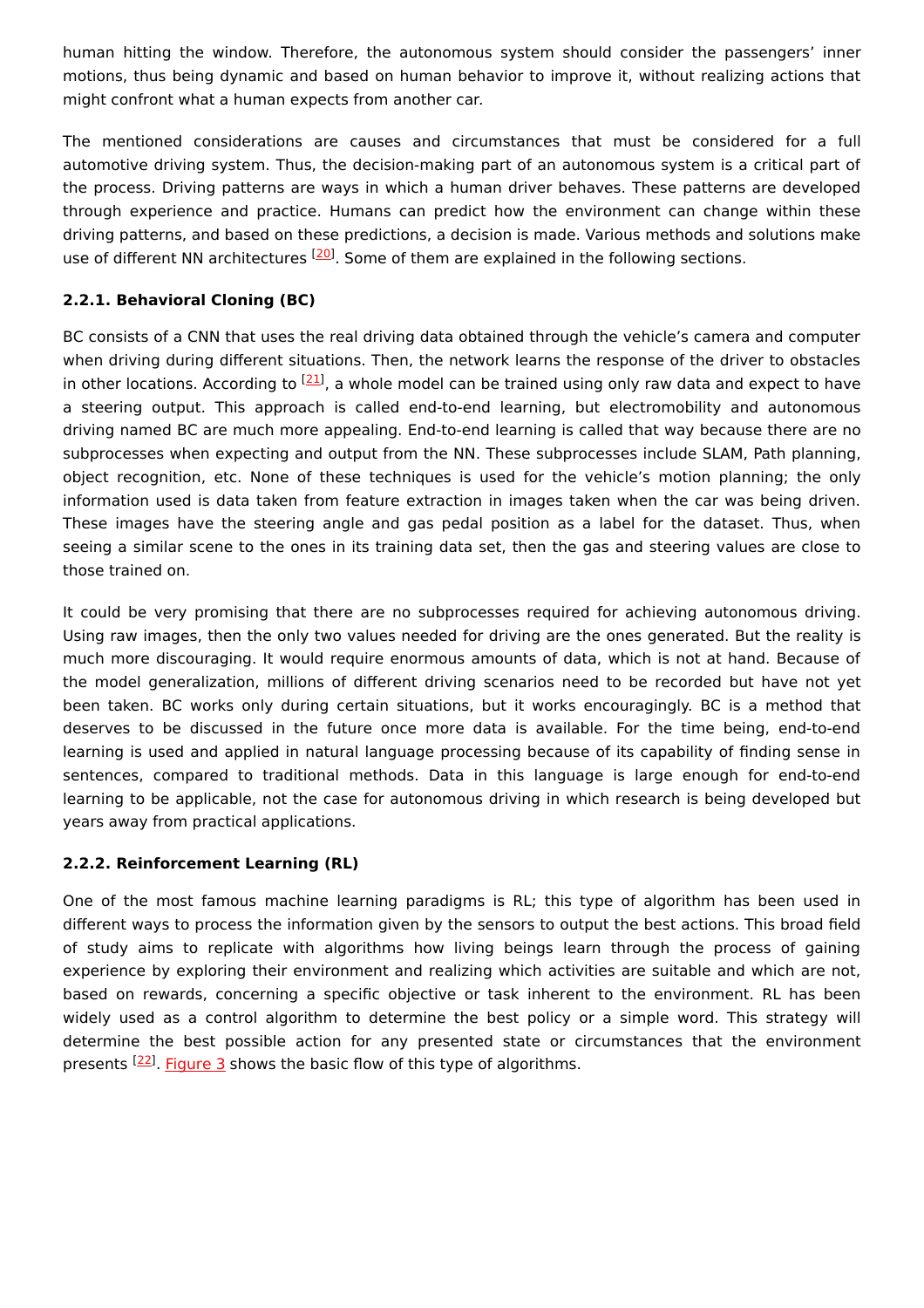

**Figure 3.** Basic Reinforcement Learning (RL) process, agent-environment relation (image under creative commons license).

The necessary process for an RL to work is as follows. An agent that is the learning object interacts with the environment, which can be virtual or real, the agent performs actions (a) given an environment state s , that will affect the environment, in exchange, the environment will feedback the agent with a new state s  $\epsilon$  and a reward r. If the action were right, then the reward would be positive. Contrarily if the move were wrong, the reward would be negative; in other words, a punishment. The purpose of the agent is to maximize rewards. The process aims to create a system that behaves in the best possible way to achieve a goal.

With a good overview of RL and without deepening the algorithm's details because of this work's scope, this paradigm's application to AVs can be discussed. This type of algorithm is used in the second part of the vehicle's decisions process. First, it has to acquire data of the environment, in this case, the road and the objects such as other cars interacting within it, via the already mentioned and studied approaches such as LiDAR and object detection algorithms via image processing. Based on these data, advanced RL versions based on NNs, such as deep RL, deep Q-learning, and deep deterministic policy gradient (amongst others), have been used for AVs' decision-making processes. These deep versions of RL present the advantage of a more robust, more powerful capability of learning behaviors, understanding patterns, and predicting situations in comparison with their non-deep versions.

An example is control of speed and lane change decisions [\[23](#page-11-13)]. As the authors mention, a known problem of decision taking on AVs is that the methods are designed for a specific task. An example would be the Intelligent Driver Model (IDM), which is applied to decide only when to change lines. Therefore, there's a need for a more global algorithm to take care of AVs' multiple decision needs. This work proposes that the car uses a 27-input vector providing information on the road and eight possible surrounding cars to make lane change decisions and speed control. However, in the same DQL algorithm, they trained two agents to address each task <sup>[<u>[24](#page-11-14)</u>]</sup>.

One perceived disadvantage of RL algorithms in autonomous cars is that they cannot predict other road users' intentions but evaluate all the objects' current state. These kinds of learning do not have long-term future recognition of the environment. This problem is intrinsic in the math that the algorithms are based on because Markov's decision process takes decisions based on the last observations state.

#### **2.2.3. LSTM Based Models**

Currently, there are many approaches to road prediction using LSTM architectures for these types of forecasts. Bai et al. <sup>[\[25](#page-11-15)]</sup> suggested spatiotemporal LSTM architecture for motion planning in AVs. It uses convolutional layers for feature extraction in an image, and it runs through an LSTM to find sequences in those images, something similar to a CRNN architecture. Once this data is acquired, a CNN architecture is applied to extract spatiotemporal information from multiple frames. Lastly, a fully connected layer is used to extract the trajectory taken by peripheral vehicles. This trained model can be of service for detecting multiple object trajectories. It is considered an end-to-end algorithm since all this raw data enters this architecture, and it outputs a solution. Additionally, it is quite demanding in terms of training and testing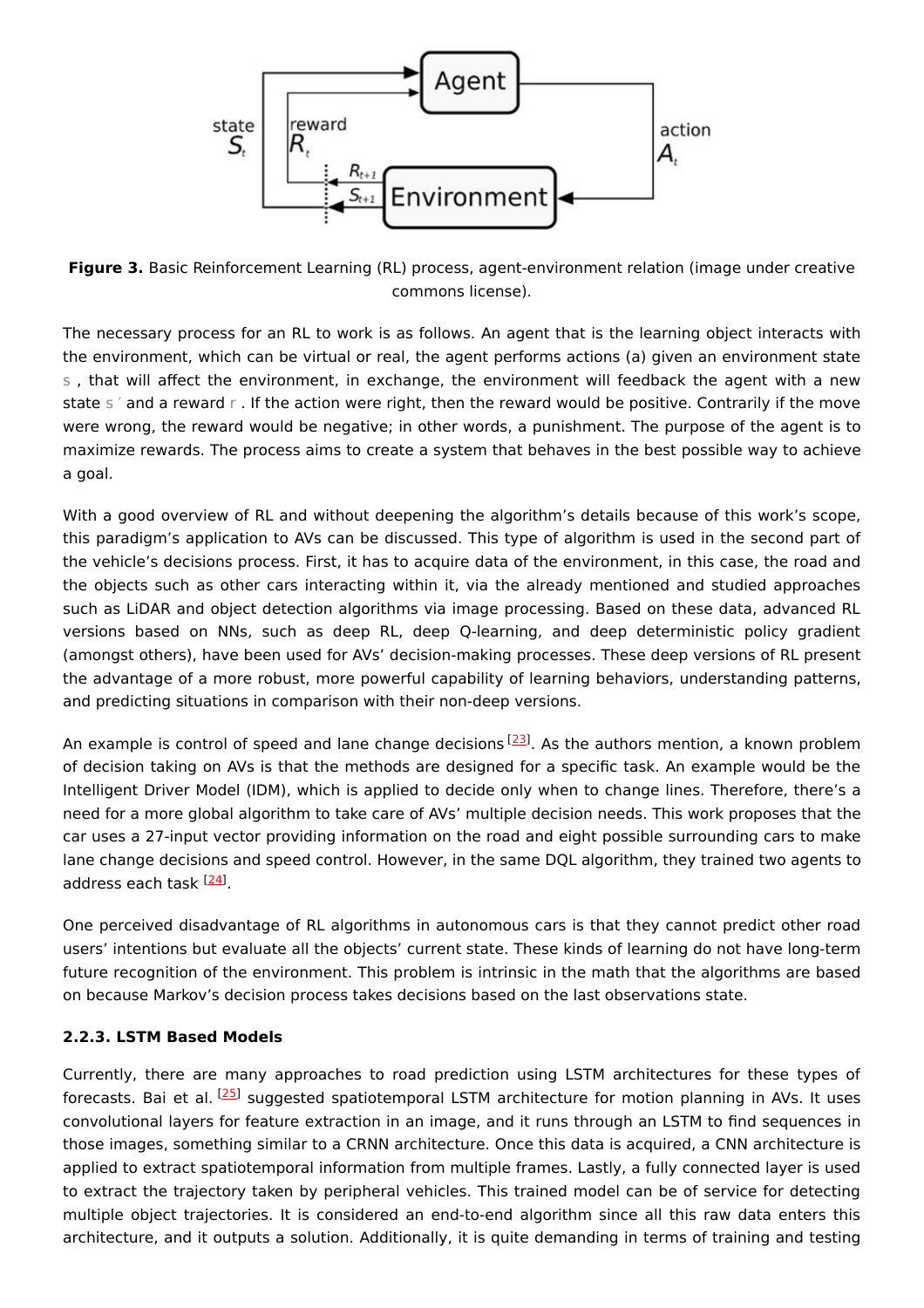data.

Atlché et al. <sup>[\[26](#page-11-16)]</sup> propose using an LSTM architecture for lane changing detection on highways, using data such as velocity and lateral displacement from vehicles. It was trained using the NGSIM US-101 dataset and trained two different LSTM models, one for lateral displacement and another for linear velocity. It performed very rapidly with 70 cm of error in displacement and 3 m / s error for speed, with 10 s ahead of raw predictions. This is a less direct approach since it requires the labeling of data. It can be assumed that they are using a Frenét like topology since they are only considering linear velocity and lateral displacement in their model.

## **2.3. Human Sentiment Analysis**

One of the most critical objectives for intelligent transportation applications is road safety, and unfortunately, one part of traffic accidents is human error. A driver's behavior could affect its way of driving. For that reason, a monitoring system inside an intelligent vehicle would provide relevant information and indicate if the driver's action is allowed. Otherwise, the car would be able to correct it. This monitoring system used cameras inside the cabin of a vehicle to detect face sentiment. Then, CNNs are applied for action recognition. To be more specific, R-CNNs are the ones that select the most informative regions from the drivers [\[27](#page-11-17)].

These NNs are trained and tested with an extensive data set to detect any change in gaze and facial emotions, thus discerning regular and aggressive driving <sup>[[28](#page-11-18)]</sup> or distracted driving actions <sup>[\[29](#page-11-19)]</sup>. In some other cases, there want to predict drivers' behavior; to make this possible, CRNNs are used. Kim et al. <sup>[\[30](#page-11-20)]</sup> proposed a line-segment feature analysis-convolutional recurrent neural network (LFA-CRNN) to analyze drivers' facial expressions indicating pain to prevent automobile accidents and respond to emergency health-risk situations. The LFA-CRNN showed an accuracy of 97.4% in contrast with 98.21% and 97.4% of CRNN and AlexNet.

Other systems also analyze people's voice tones inside the cabin, such as Affectiva Automotive<sup>2</sup>, which understands what is happening inside a vehicle. This technology works as both a driver and monitoring tool, ensuring that the safety drivers keep their eyes on the road even as the self-driving software drives the car. An emotional tracker ensures robot taxi passengers feel safe during the trip. The system monitors levels of driver fatigue or drowsiness, driver distraction, understanding driver mood and reactions, and could enhance fleet management. To solve these tasks, the software uses some deep learning architectures that have been mentioned in the previous sections. For instance, for face detection, tracking and classification are used CNNs, in specific RPNs; and for voice-activity detection and classification RNNs, in specific LSTM.

#### **2.4. Using the Cloud with Autonomous Driving Systems**

To solve the limitations posed by cloud systems, there are different solutions in the literature. In this section, some of the solutions proposed are discussed. According to Liu et al. <sup>[\[31\]](#page-11-21)</sup>, the cloud has to provide distributed computing, distributed storage, and heterogeneous computing. It is expected that these systems are tailored together. However, this creates problems with resource sharing because it has to be copied between each application, reducing available space and speed. In this paper, the authors propose a unified infrastructure that complies with the services mentioned. The system developed was reliable, had low latency, and a high-throughput autonomous driving cloud. These practices are useful if anyone wants to build a system in which several AVs share the compiled information.

Kumar et al. <sup>[[32\]](#page-11-22)</sup> developed a cloud-assisted system that involved several vehicles communicating with each other and with several sensors located in the environment. To avoid bandwidth limitations, they used a request-based system, which allowed the car to have information about different locations at various resolutions. They used the Octree representation, which is a 3D-point cloud that can be divided recursively into eight. For more information, the reader is referred to <sup>[\[32](#page-11-22)]</sup>.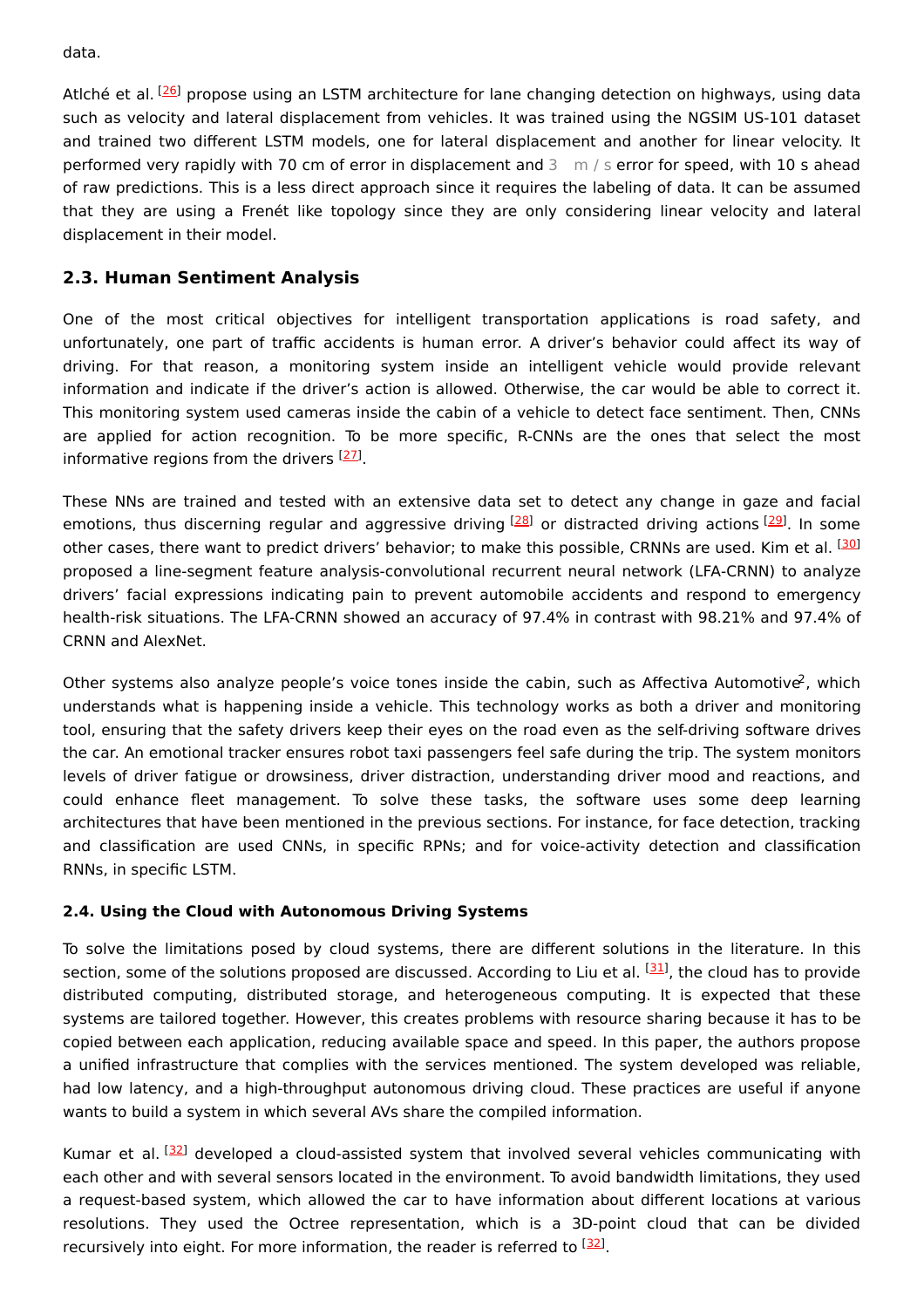# **3. Future Trends**

Research on AVs has shown great promise, and there have been so many breakthroughs in recent years. However, there are still many challenges that the community needs to overcome to provide the safest and robust vehicles. All the sensors involved in ADS produce a lot of data from their surroundings, and they are required to be processed in real-time so that the AV can make a correct decision; this is very critical because a small delay could make a considerable change. In this section, some future ADS trends, which can improve performance and reduce response times, will be presented.

## **3.1. Cloud Computing**

Nowadays, cloud computing is becoming a trend for many aspects of our everyday life. More and more businesses are migrating several of their systems to the cloud because of its availability, security, scalability, among others. When discussing businesses' status, payments, or stock inventory, the amount of time required to get a result may be enough if a human perceives it as instantaneous or even tolerated if a small delay occurs. However, in application domains such as autonomous driving, real-time results are a must if accidents or life-threatening scenarios have to be avoided. Thus, the need to explore concepts such as edge and fog within the cloud computing domain. Edge and fog computing consists of moving the location where the information is processed closer to where it is generated [[33](#page-11-23)]. Any device with an internet connection that can store and process data can be used as a fog node (Cisco, "Fog Computing and the Internet of Things: Extend the Cloud to Where the Things Are", Cisco, computing[overview.pdf](http://computing-overview.pdf) [\(cisco.com](http://cisco.com))). This way, the cloud server might rely on these nodes for most analysis, reducing latency and increasing privacy. The authors considered three characteristics of an application that needs fog computing:

- Data is gathered on an edge. In this case, an AV or a group of AVs can be considered an extreme edge.
- There is a lot of data being generated in a large geographic area.
- The information gathered needs to be analyzed, and it has to provoke a response in less than a second.

An average cable provider in 2008 allowed 16 Mbps (Jakob Nielsen, Nielsen's Law of Internet Bandwidth, Nielsen Norman Group, Nielsen's Law of Internet Bandwidth [\(nngroup.com](http://nngroup.com))). Two years later, bandwidth increased to 31 Mbps. The last measurement was from 2019 with 325 Mbps. This behavior can be described by Nielsen's law, which says that each year, bandwidth increases by approximately 50%. Some authors even compare Nielsen's law with Moore's law, which describes computer power. Despite recent advances in bandwidth capacity, edge computing is still the most critical step for real-time cloud analysis. As shown in  $^{[34]}$  $^{[34]}$  $^{[34]}$ , a DDNN that involves the edge brings several benefits, such as fault tolerance, privacy, and reduced communication costs.

All and all, it is concluded that edge and fog computing are the best ways to implement a NN in the cloud for applications that require fast analysis like AVs. Despite requiring more powerful end devices, or edge servers, these techniques reduce network traffic, allowing faster analysis of information, more privacy, and fewer transmission errors.

## **3.2. Parallelization of Neural Networks**

The review of deep learning NNs presented in [Section](https://www.mdpi.com/2076-3417/11/7/2925/htm#sec2-applsci-11-02925) 2 showed that the accuracy of models could be improved by increasing the number of parameters and the scale (i.e., nodes, layers, etc.). However, these actions also derive slower training times, which is inefficient for adaptive autonomous driving scenarios. Therefore, it has been acknowledged that deep learning models need to be parallelized to accelerate training and deployment. Indeed, deep learning models can be trained and executed in multiple GPUs. The key consideration to take advantage of their parallelization is to know how to divide the GPUs' tasks. Hence, three approaches should be considered if anyone wants to train parallelized models: data parallelism, model parallelism, and data-model parallelism [\[33](#page-11-23)].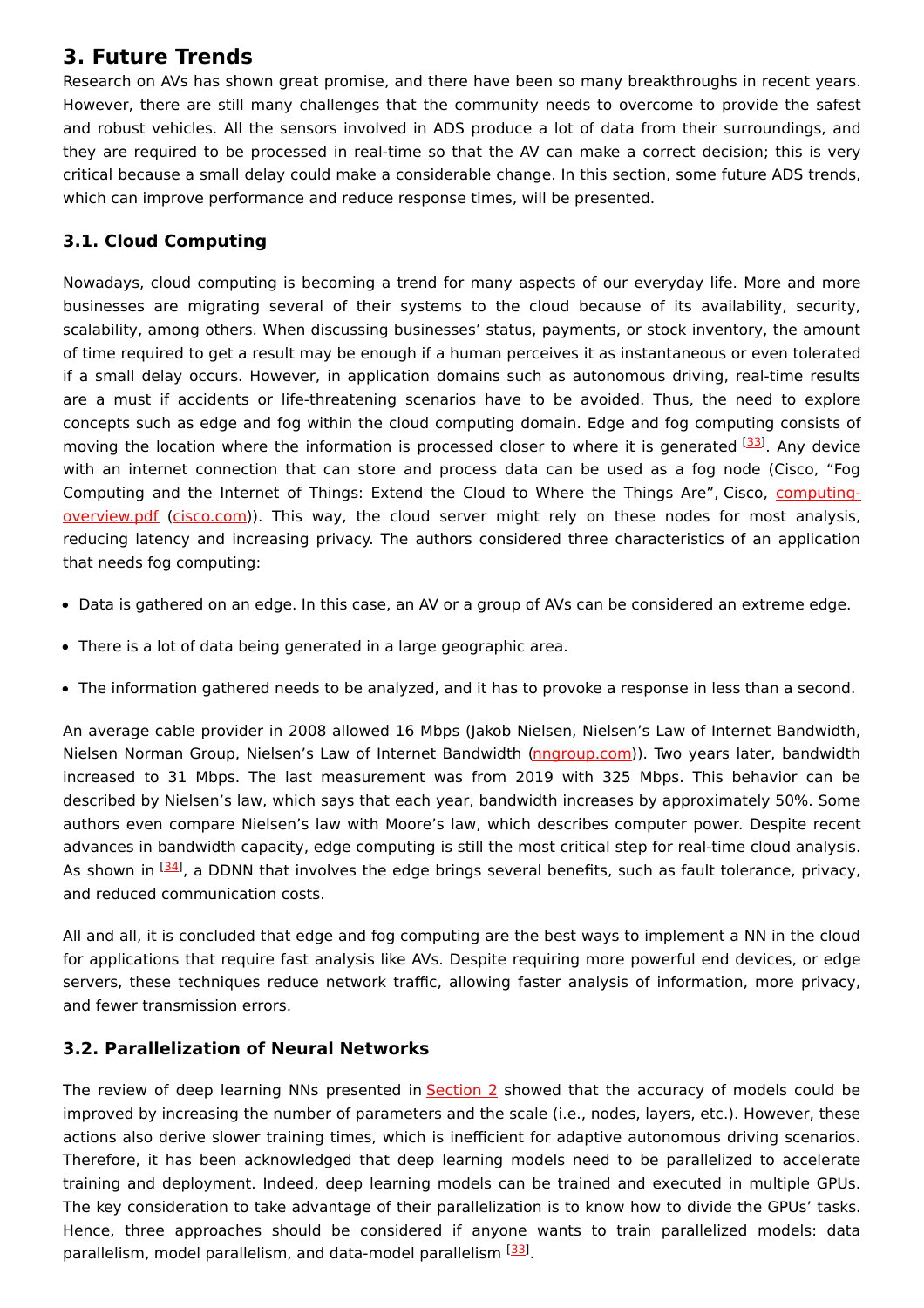- Data parallelism: Data parallelism is a different kind of parallelism that, instead of relying on the process or task concurrency, is related to both the flow and the information structure. Each GPU uses the same model to trains on different data subsets. If there are too many computational nodes, it is necessary to reduce the learning rate to keep a smooth training process.
- Model parallelism: In model parallelism, each computational node is responsible for parts of the model by training the same data samples. The computational nodes communicate between them when a neuron's input is from another computational node's output. However, the performance is worse than data parallelism, and the performance of the network will be decreased if it has too many nodes.
- Data-model parallelism: Both previous models have disadvantages, but they also have positive characteristics. Model parallelism could get good performance with many neuron activities, and data parallelism is efficient with many weights.

In summary, data-model parallelism combines the best of the first two approaches and is more suited for AV tasks as long as there is a clear idea of where to apply each step. For instance, the convolutional layer of a CNN could use data parallelism (since it contains about 90% of the computation and 10% of the parameters). In contrast, the fully connected layer could only rely on model parallelism because it contains 90% of the parameters and 10% of the computation.

## **3.3. Parallelization of the Whole System**

One thing that is rarely discussed in research is the likelihood of the proposed solution being applicable in real-life settings. Factors such as the time required for the whole data to be processed and if that time is good enough for real-time applications are commonly discussed for a system to be deployed in the real world. However, hardware requirements for the processing are acceptable for these applications. Code parallelization that accelerates the clocks in the processor at just the right rate speed (but not too much so that hardware operates at dangerous temperatures) needs to be acknowledged well. In this regard, thermal throttling can be considered a viable solution. Thermal throttling is a safety protocol that the processor starts once the system reaches a determined temperature. It starts to diverge power from processing the data towards the cooling system techniques to avoid any hardware malfunctions.

Although this technique is beneficial for the hardware, it derives from slower data processing (almost half of its capabilities). For example, using thermal throttling in image processing might drop the frame rate from 30 FPS to 15 FPS (or less); this quality drop in autonomous driving could even be dangerous as it could result in lower recognition rates and maximum risk of accidents. This issue can be addressed using proper parallelization techniques in CPU and GPU architectures. It is implemented for data to be transferred smoothly throughout the system without frame drops and appropriate speed for real-time applications without compromising the hardware's integrity. For instance, CUDA libraries from NVIDIA (NVIDIA, "CUDA Toolkit 10.1 original Archive", NVIDIA developer, CUDA Toolkit 10.1 original Archive|NVIDIA Developer) have excellent parallelization frameworks to segment complex instructions into smaller ones; all of them are run concurrently in different GPU CUDA cores, giving the system the robustness and speed it requires. From Google, TensorFlow API also has adequate parallelization protocols for NN training and deployment in GPU architectures. It can be used in object detection, instance segmentation, and RNN prediction tasks. The robotics operating system provides parallelization options in CPU for the SLAM, path planning, communication protocols, and wireless data transfer for multiple path planning operations in the Frenét coordinate system.

## **3.4. First Thoughts towards an Approach for LSTM-Based Path Planning Prediction**

After considering the conditions mentioned above, we propose a novel LSTM approach to predict both lateral displacement and linear velocity in a Frenét coordinate system. Many techniques have been proposed to achieve this (as described in [Section](https://www.mdpi.com/2076-3417/11/7/2925/htm#sec2dot5-applsci-11-02925) 2.5 and [Section](https://www.mdpi.com/2076-3417/11/7/2925/htm#sec3-applsci-11-02925) 3). Still, they are considered isolated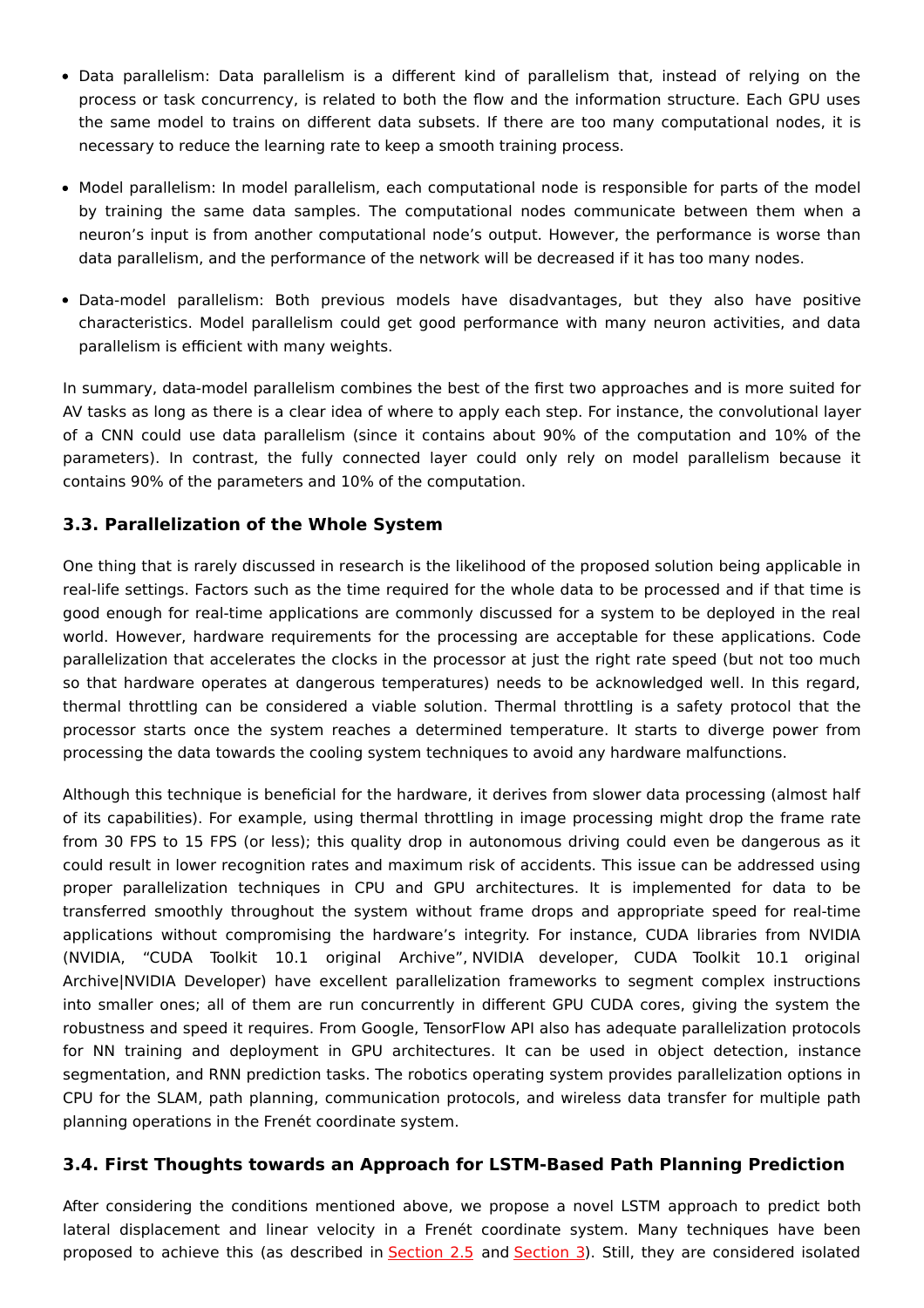ways to solve the problem as they do not consider integrating the overall pipeline. The reader must recall that vast amounts of data are required to perform this task and acknowledge that a critical concept is often ignored in this phase, i.e., causality. It is essential to consider a high chance of a reckless driver making a poor judgment that could affect the AV, or that a single car's predictions would not change because another care changes the whole driving scenario to poor or unexpected choices. Even deployed systems, such as the Ego Car (described in [Section](https://www.mdpi.com/2076-3417/11/7/2925/htm#sec3-applsci-11-02925) 3), would be part of this causality scenario. Therefore, using the output from the Frenét coordinate system that was taken from object classification via YOLO and boundary classification with instance segmentation, a bidirectional LSTM can be fed with the Frenét data, both for lateral displacements and linear velocities.

These are four different LSTM models that feed their weights and share weights between lateral displacements and linear velocities. As seen in [Figure](https://www.mdpi.com/2076-3417/11/7/2925/htm#fig_body_display_applsci-11-02925-f018) 4, the LSTM architecture is represented graphically.



**Figure 4.** LSTM representation for the prediction task.

Every Frenét point of each car will be fed to the model, including the Ego Car points. Thus, the prediction will consider every variable in the scenario and change its predictions if the causality demands it. This will derive in a new Frenét prediction point for every neuron in the LSTM architecture, and so the position, orientation, and velocity of every point can be predicted. As a result, the car's volume can be included in every future time instance. This output data can be used for decision-making in an AV, reducing the number of accidents enormously since causality is part now of the overall algorithm deployment and execution.

#### **References**

- <span id="page-10-0"></span>1. Singh, S. Critical Reasons for Crashes Investigated in the National Motor Vehicle Crash Causation Survey; National Highway Traffic Safety Administration; U.S. Department of Transportation, National Highway Traffic Safety Administration: Washington, DC, USA, 2015.
- <span id="page-10-1"></span>2. Rangesh, A.; Trivedi, M.M. No Blind Spots: Full-Surround Multi-Object Tracking for Autonomous Vehicles Using Cameras and LiDARs. IEEE Trans. Intell. Veh. 2019, 4, 588–599.
- <span id="page-10-2"></span>3. Huang, Y.; Chen, Y. Autonomous Driving with Deep Learning: A Survey of State-of-art Technologies. arXiv 2020, arXiv:2006.06091.
- <span id="page-10-3"></span>4. Yurtsever, E.; Lambert, J.; Carballo, A.; Takeda, K. A Survey of Autonomous Driving: Common Practices and Emerging Technologies. IEEE Access 2020, 8, 58443–58469.
- <span id="page-10-4"></span>5. Badue, C.; Guidolini, R.; Vivacqua, R.; Azevedo, P.; Brito, V.; Forechi, A.; Ferreira, A. Self-Driving Cars: A Survey. arXiv 2019, arXiv:1901.04407.
- <span id="page-10-5"></span>6. Szymak, P.; Piskur, P.; Naus, K. The Effectiveness of Using a Pretrained Deep Learning Neural Networks for Object Classification in Underwater Video. Remote. Sens. 2020, 12, 3020.
- <span id="page-10-6"></span>7. Chen, X.; Ma, H.; Wan, J.; Li, B.; Xia, T. Multi-View 3D Object Detection Network for Autonomous Driving. In Proceedings of the IEEE Conference on Computer Vision and Pattern Recognition (CVPR), Honolulu, HI, USA, 21–26 July 2017.
- <span id="page-10-7"></span>8. Chen, C.; Qin, C.; Qiu, H.; Tarroni, G.; Duan, J.; Bai, W.; Rueckert, D. Deep Learning for Cardiac Image Segmentation: A Review. Front. Cardiovasc. Med. 2020, 7, 25.
- <span id="page-10-8"></span>9. Zhou, Y.; Tuzel, O. VoxelNet End-to-End Learning for Point Cloud Based 3D Object Detection. arXiv 2017, arXiv:1711.06396.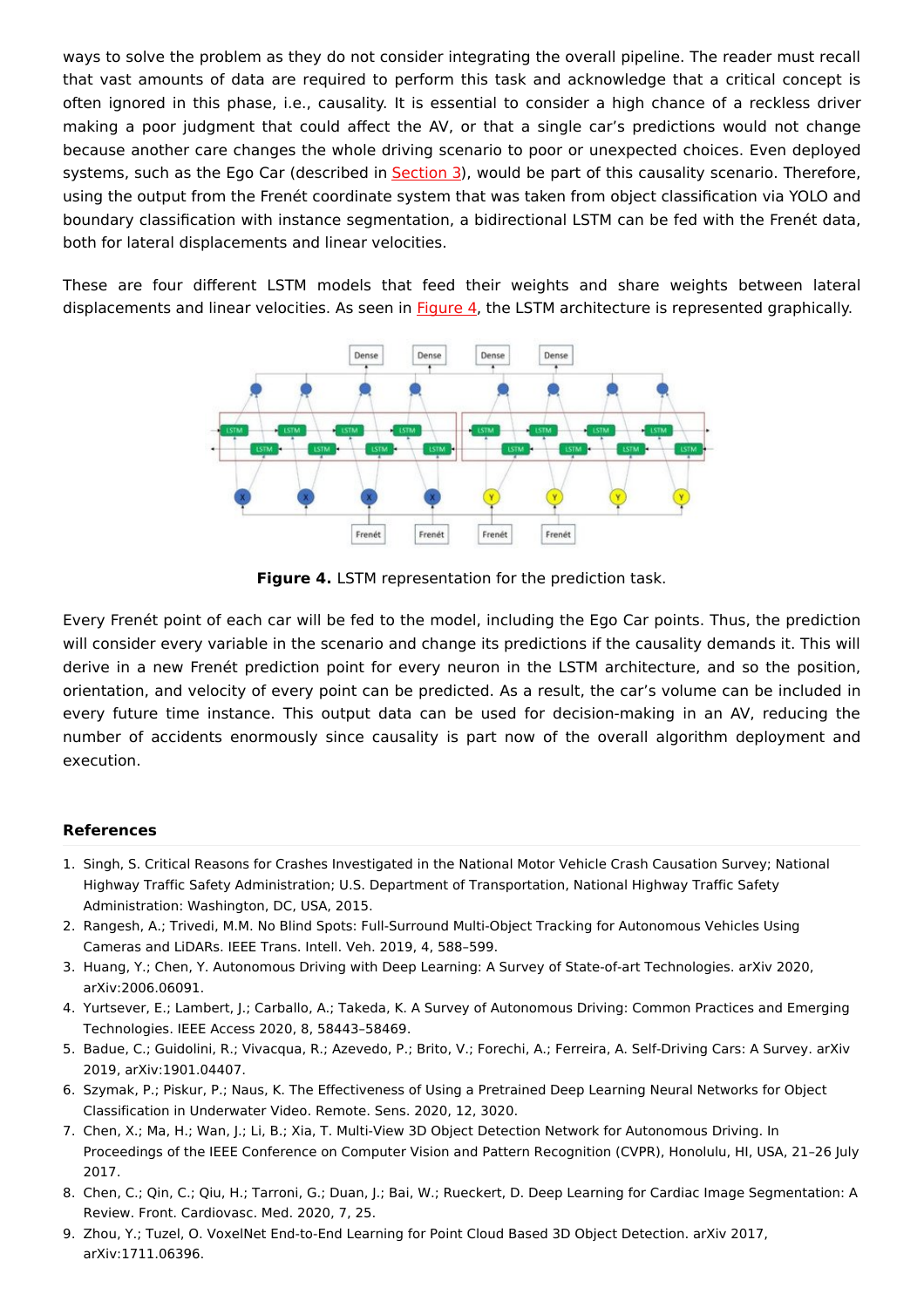- <span id="page-11-0"></span>10. Zhou, Y.; Tuzel, O. MVX-Net: Multimodal VoxelNet for 3D Object Detection. In Proceedings of the 2019 International Conference on Robotics and Automation (ICRA), Montreal, QC, Canada, 20–24 May 2019.
- <span id="page-11-1"></span>11. Liu, T.; Liao, Q.; Gan, L.; Ma, F.; Cheng, J.; Xie, X.; Wang, Z.; Chen, Y.; Zhu, Y.; Zhang, S.; et al. Hercules: An Autonomous Logistic Vehicle for Contact-less Goods Transportation During the Covid-19 Outbreak. arXiv 2020, arXiv:2004.07480.
- <span id="page-11-2"></span>12. Moraes, G.; Mozart, A.; Azevedo, P.; Piumbini, M.; Cardoso, V.B.; Oliveira-Santos, T.; De Souza, A.F.; Badue, C. Image-Based Real-Time Path Generation Using Deep Neural Networks. In Proceedings of the 2020 International Joint Conference on Neural Networks (IJCNN), Glasgow, UK, 19–24 July 2020.
- <span id="page-11-3"></span>13. Cardoso, V.B.; Oliveira, A.S.; Forechi, A.; Azevedo, P.; Mutz, F.; Oliveira-Santos, T.; Badue, C.; De Souza, A.F. A Large-Scale Mapping Method Based on Deep Neural Networks Applied to Self-Driving Car Localization. In Proceedings of the 2020 International Joint Conference on Neural Networks (IJCNN), Glasgow, UK, 19–24 July 2020.
- <span id="page-11-4"></span>14. Tabian, I.; Fu, H.; Khodaei, Z.S. A Convolutional Neural Network for Impact Detection and Characterization of Complex Composite Structures. Sensors 2019, 19, 4933.
- <span id="page-11-5"></span>15. Weaver, C. Self-Driving Cars Learn to Read the Body Language of People on the Street, IEEE SPECTRUM. Available online: (accessed on 17 October 2020).
- <span id="page-11-6"></span>16. Aranzeta-Ojeda, L.; Moreno-García, C.F.; Granados-Reyes, A.; Bustamante-Bello, R. Design, Development and Testing of a Low-Cost, High Sensitivity System for Neurodegenerative Disease Detection and Characterization. In Proceedings of the International Conference on Microtechnologies and Medical Biology (MMB), Lucerne, Switzerland, 4–6 May 2011; pp. 64–65.
- <span id="page-11-7"></span>17. Bustamante-Bello, R.; Aranzeta-Ojeda, L.; Moreno-Garcia, C.F. Design and Development of a Low-Cost, High Sensitivity Device for Neurodegenerative Disease Detection. In Proceedings of the 24th IEEE International Conference Micro Electro Mechanical Systems (MEMS), Cancun, Mexico, 23–27 January 2011.
- <span id="page-11-8"></span>18. Barea, R.; Bergasa, L.M.; Romera, E.; López-Guillén, E.; Perez, O.; Tradacete, M.; López, J. Integrating State-of-the-Art CNNs for Multi-Sensor 3D Vehicle Detection in Real Autonomous Driving Environments. In Proceedings of the IEEE Intelligent Transportation Systems Conference (ITSC), Auckland, New Zealand, 27–30 October 2019; Volume 1.
- <span id="page-11-9"></span>19. Shah, N.; Shankar, A.; Park, J.-h. Detecting Drivable Area for Autonomous Vehicles. arXiv 2020, arXiv:1911.02740.
- <span id="page-11-10"></span>20. Meng, X.; Lee, K.K.; Xu, Y. Human Driving Behavior Recognition Based on Hidden Markov Models. In Proceedings of the 2006 IEEE International Conference on Robotics and Biomimetics, Kunming, China, 17–20 December 2006.
- <span id="page-11-11"></span>21. Curiel-Ramirez, L.A.; Ramirez-Mendoza, R.A.; Bautista-Montesano, R.; Bustamante-Bello, M.R.; Gonzalez-Hernandez, H.G.; Reyes-Avedaño, J.A.; Gallardo-Medina, E.C. End-to-End Automated Guided Modular Vehicle. Appl. Sci. 2020, 10, 4400.
- <span id="page-11-12"></span>22. Sutton, R.S.; Barto, A.G. Reinforcement Learning: An Introduction, 2nd ed.; The MIT Press: Cambridge, MA, USA, 2018.
- <span id="page-11-13"></span>23. Hoel, C.J.; Wolff, K.; Laine, L. Automated Speed and Lane Change Decision Making using Deep Reinforcement Learning. In Proceedings of the 2018 21st International Conference on Intelligent Transportation Systems (ITSC), Maui, HI, USA, 4–7 November 2018.
- <span id="page-11-14"></span>24. El Sallab, A.; Abdou, M.; Perot, E.; Yogamani, S. Deep Reinforcement Learning framework for Autonomous Driving. Electron. Imaging 2017, 2017, 70–76.
- <span id="page-11-15"></span>25. Bai, Z.; Cai, B. Deep Learning-Based Motion Planning for Autonomous Vehicle Using Spatiotemporal LSTM Network. arXiv 2019, arXiv:1903.01712.
- <span id="page-11-16"></span>26. Atlché, F.; de la Fortelle, A. An LSTM Network for Highway Trajectory Prediction. arXiv 2018, arXiv:1801.07962.
- <span id="page-11-17"></span>27. Yan, S.; Teng, Y.; Smith, J.; Zhang, B. Driver behavior recognition based on deep convolutional neural networks. In Proceedings of the 12th International Conference on Natural Computation, Fuzzy Systems and Knowledge Discovery (ICNC-FSKD), Changsha, China, 13–15 August 2016; pp. 636–641.
- <span id="page-11-18"></span>28. Naqvi, R.A.; Arsalan, M.; Rehman, A.; Rehman, A.U.; Loh, W.-K.; Paul, A. Deep Learning-Based Drivers Emotion Classification System in Time Series Data for Remote Applications. Remote. Sens. 2020, 12, 587.
- <span id="page-11-19"></span>29. Hu, Y.; Lu, M.; Lu, X. Feature refinement for image-based driver action recognition via multi-scale attention convolutional neural network. Signal Process. Image Commun. 2020, 81, 115697.
- <span id="page-11-20"></span>30. Kim, C.-M.; Hong, E.J.; Chung, K.; Park, R.C. Driver Facial Expression Analysis Using LFA-CRNN-Based Feature Extraction for Health-Risk Decisions. Appl. Sci. 2020, 10, 2956.
- <span id="page-11-21"></span>31. Liu, S.; Tang, J.; Wang, C.; Wang, Q.; Gaudiot, J.L. Implementing a Cloud Platform for Autonomous Driving. arXiv 2017, arXiv:1704.02696.
- <span id="page-11-22"></span>32. Kumar, S.; Gollakota, S.; Katabi, D. A Cloud-Assisted Design for Autonomous Driving. In Proceedings of the First Edition of the MCC Workshop on Mobile Cloud Computing (MCC); ACM: Helsinki, Finland, 2012.
- <span id="page-11-23"></span>33. Li, X.; Zhang, G.; Li, K.; Wang, Z. Chapter 4: Deep Learning and Its Parallelization. In Big Data: Principles and Paradigms; Morgan Kauffman: Burlington, MA, USA, 2016.
- <span id="page-11-24"></span>34. Teerapittayanon, S.; McDanel, B.; Kung, H.T. Distributed Deep Neural Networks over the Cloud, the Edge and End Devices. In Proceedings of the 2017 IEEE 37th International Conference on Distributed Computing Systems (ICDCS), Atlanta, GA, USA, 5–8 June 2017.